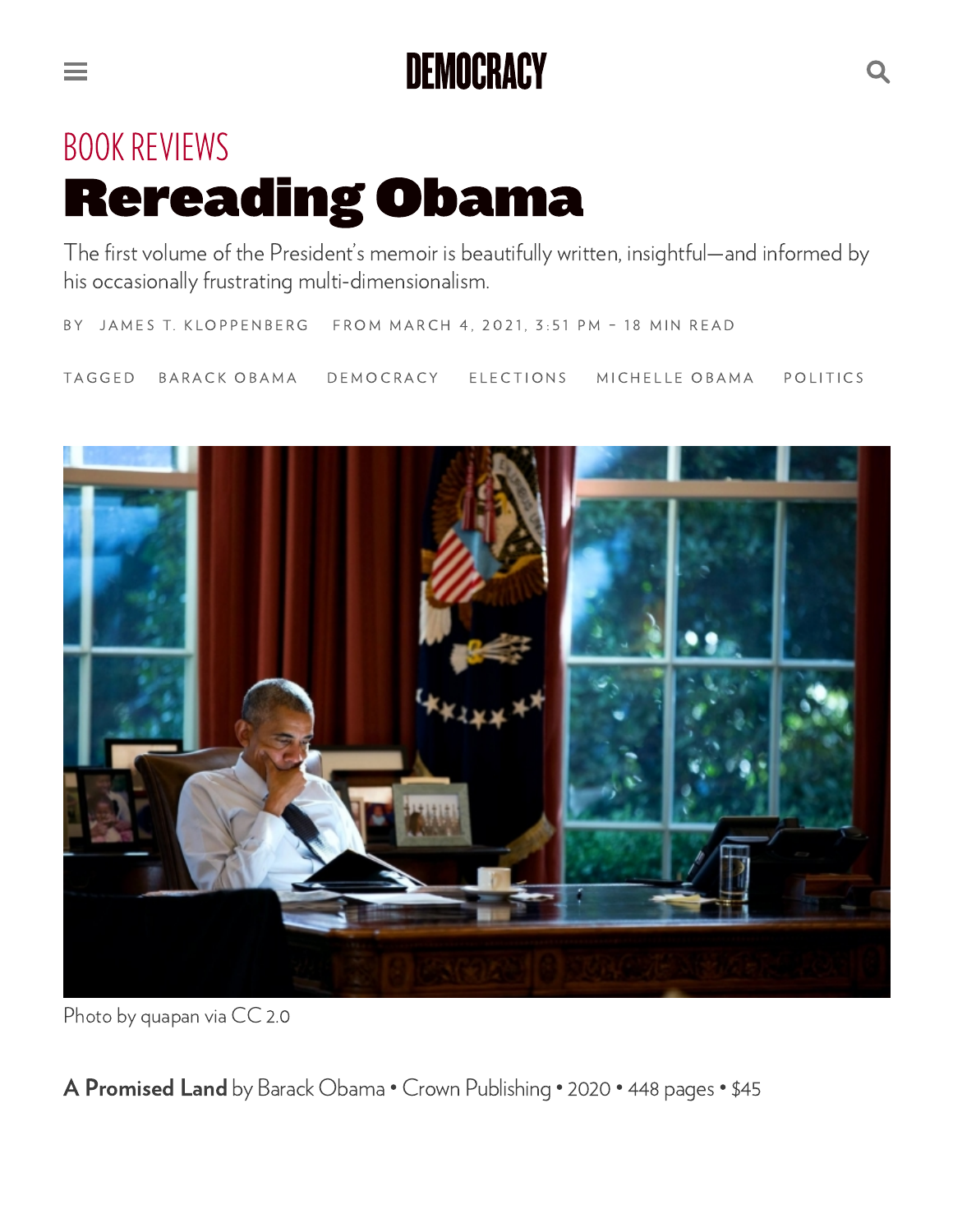B arack Obama's A Promised Land beckons readers to return to a lost world. In that world Americans believed that facts could extinguish lies. Most people embraced the democratic ideals of equality, diversity, inclusion, and self-rule. Five decades of sustained agitation for racial and gender justice seemed to culminate in the 2008 election of the nation's first Black President. A Promised Land, the first of a projected two volumes, traces Obama's unlikely ascent and the early years of his presidency, when a dangerous fantasy slithered into the minds of a surprisingly large number of Americans. Told repeatedly that a corrupt conspiracy of nonwhite people and radical socialist elites was out to subjugate tradition-loving white Americans, millions mobilized against the imaginary threat. Years later, on January 6, 2021, a mob bewitched by that very fantasy—and encouraged by the President who succeeded Obama—stormed the Capitol.

Readers who savored Obama's brilliant autobiography, Dreams from My Father, and his study of American history and politics, The Audacity of Hope, might initially find A Promised Land less than satisfying. Obama explains that he wrote the book to give readers a sense of "what it feels like to be president," and political junkies will relish the blow-by-blow accounts of Obama's campaigns and his fine-grained descriptions of the inner workings of his Administration. He admits that his wife generally avoided talking with him about the "horse-race" side of running for office and the nuts and bolts of governance, which she found less than compelling. I'm with her.

A Promised Land is well crafted and sometimes lyrical. Obama dreamed of becoming a writer, and that ambition shows. The prose often shimmers. Chimamanda Adichie's splendid review in The New York Times showcases the "imaginative richness" of Obama's "literary vision" and the modesty of his self-assessments. He sets scenes vividly, evokes emotions brilliantly, and with a novelist's skill characterizes the dozens of world leaders, political operatives, friends, and family members flowing through his narrative. Charming asides and anecdotes testify to Obama's undeniable devotion to his wife and daughters and give readers the jibes, jokes, and games that kept his team afloat in rocky waters. Here is the youthful, self-confident Obama who enchanted so many Americans on his road to the White House, and whose cool seemed to cocoon him from the chaos surrounding his presidency.

**O** h bama entered American politics an exceptionally acute thinker. His books and his speeches, including the 2004 keynote at the Democratic National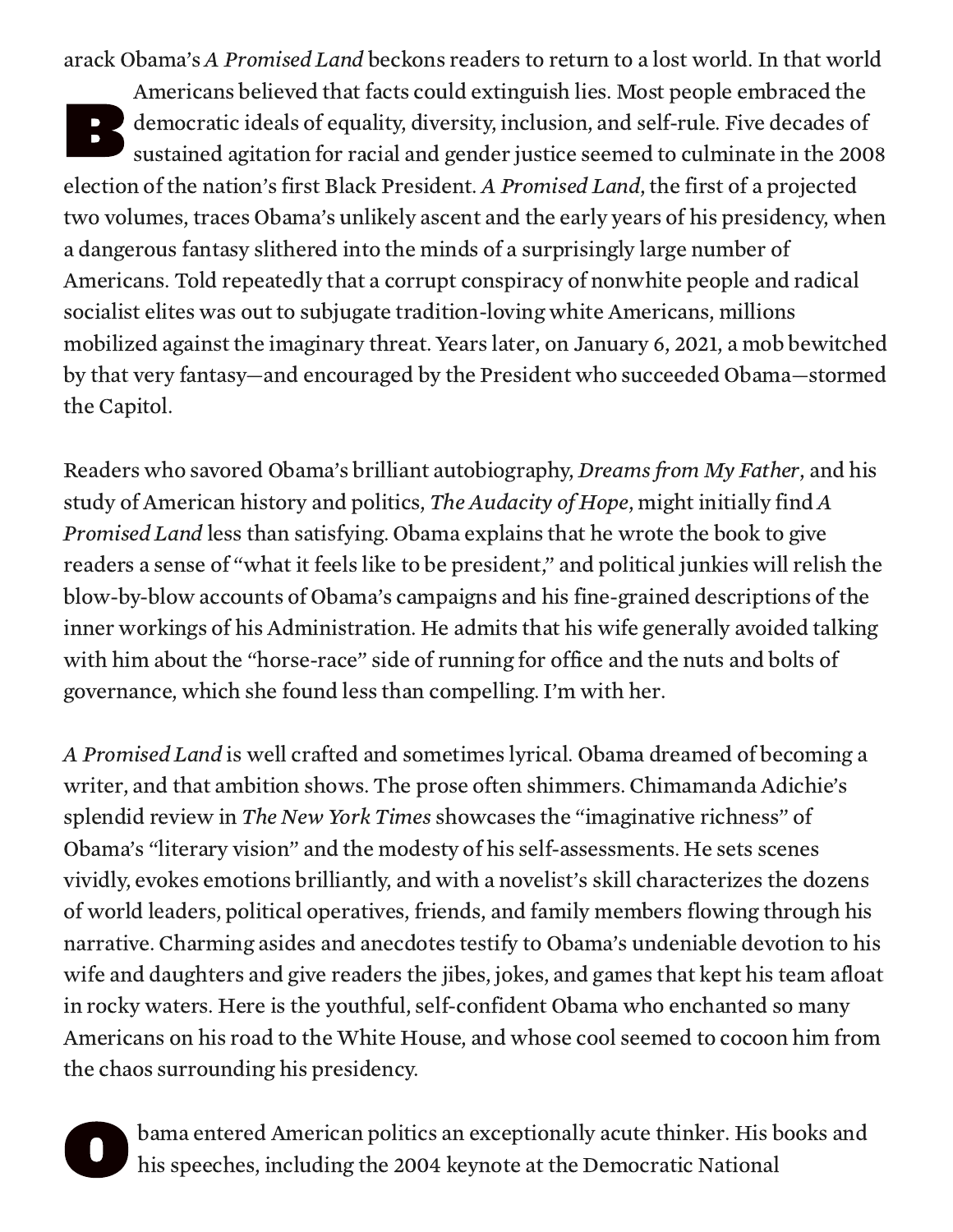Convention that catapulted an obscure Illinois state senator to national prominence, revealed not only a way with words but a distinctive epistemic humility. He knew what he did not know. Now, after eight years in the Illinois state legislature, two in the U.S. Senate, eight in the White House, and four of reflection, does the author of A Promised Land, chiseled by decades of political wrangling, still resemble that earlier thinker? Obama's desire to see every issue from every side made him a hero to some of his early admirers, and a target for those to his left and his right. He opens A Promised Land by saying he hopes "to inspire young people" to careers in public service. Observing, accurately, that "this nation's ideals have always been secondary to conquest and subjugation, a racial caste system and rapacious capitalism," complicates that aspiration. Yet even in the bleak days of a pandemic, he refuses "to abandon the possibility of America." As he did in that 2004 speech, he channels the closing pages of Ellison's Invisible Man, where the protagonist invokes "the principle" that will endure despite the blindness and cruelty of individual people. We must learn, Obama writes, to "cooperate with one another, and recognize the dignity of others." Notwithstanding our national appetite for domination, the world "watches America—the only great power in history made up of people from every corner of the planet, comprising every race and faith and cultural practice—to see if our experiment in democracy can work." Paraphrasing Ellison, he asks whether the United States can "live up to the meaning of our creed." A Promised Land is Obama's answer, characteristically multi-dimensional, to that question.

Readers of Dreams will recognize Obama's capsule account of his upbringing, even though he offers few of the details that made that book so engaging. His mother and his grandparents, who raised him in his Kenyan father's absence, were "suspicious of 'doctrines' and 'absolutes.'" His mother asked him a simple question: Did he want to be a person who thinks only of himself or one who, because "can imagine how others must feel," wants to avoid hurting them? Obama confesses to partying harder than he studied through high school, and even in college he often only pretended to care about ideas that he thought might interest the girls who interested him. Endearingly selfdeprecating as the portrait is, the letters he wrote to his girlfriends, made public in the more thorough of his biographies, reveal a much more reflective—and earnest—young man already wrestling with serious questions.

At this stage he cared little for the "rigged game" of politics, but the civil rights movement was an exception: "democracy that was earned, the work of everybody." At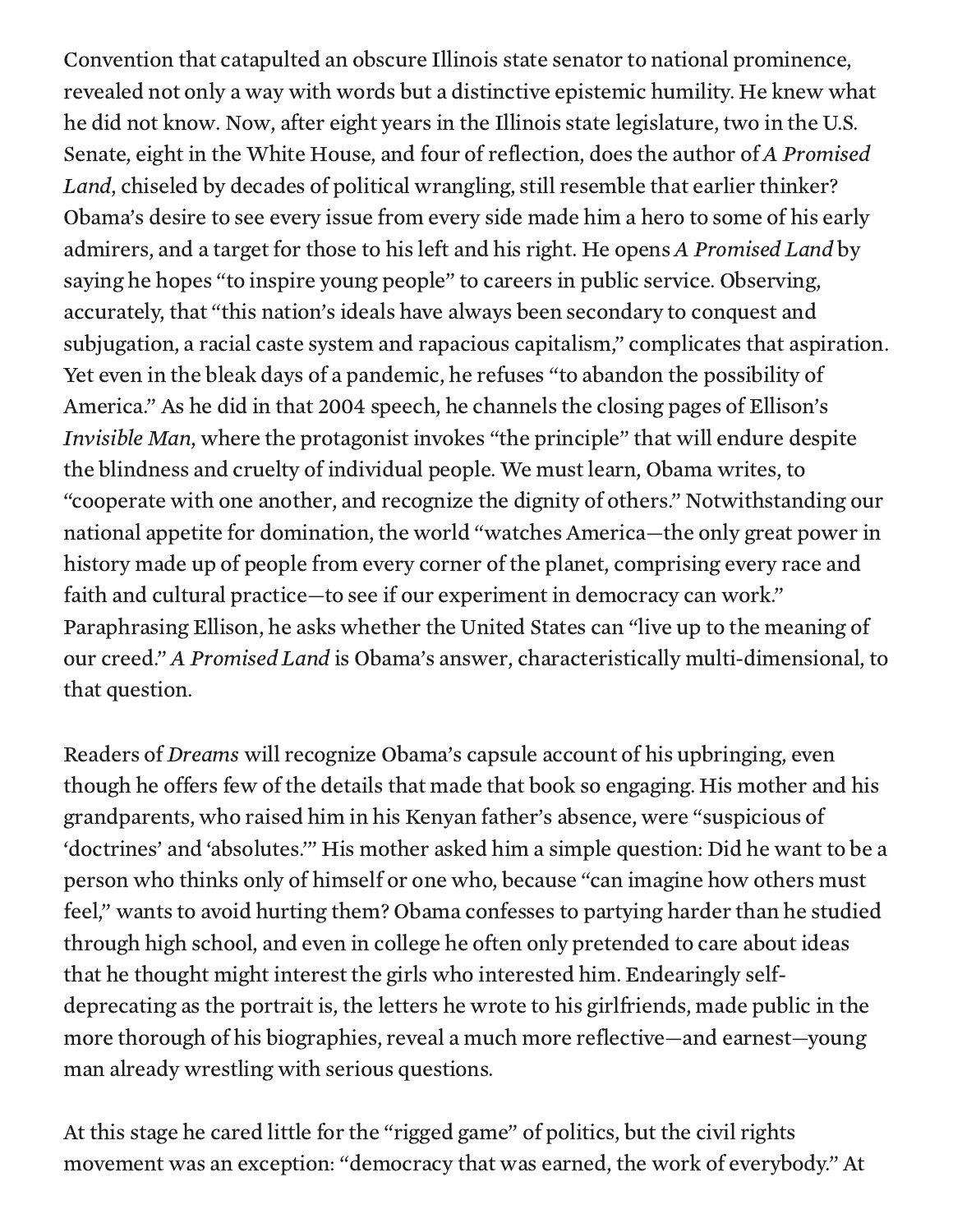Columbia—he transferred there from Occidental to start his junior year—he slowly began taking ideas more seriously, even too seriously. Plunging into serious writers made him "fierce and humorless," yet he stumbled onto something that stuck with him. "Uncertainty" and "self-doubt" made him avoid "settling too quickly on easy answers" and accustomed him to questioning his own assumptions. The experience of his family's love inoculated him against "the revolutionary formulas" of his leftist friends and kept him from claiming "victimhood" for himself. Practical politics was full of riddles. "When was compromise acceptable and when was it selling out, and how did one know the difference?"

His experience as a community organizer in Chicago, Obama writes, confirmed his faith in "the basic decency of people," a judgment difficult to square with his account in Dreams from My Father. There he described a harrowing run-in with gun-wielding teens, hopeless and inured to violence, and the endless frustrations involved in fighting City Hall. Working out of the basement of a Catholic church, he discovered a community of faith in which "it was okay to doubt, to question, and still reach for something beyond the here and now." The experience confirmed his trust in "the common thread that existed between people."

Asking why he left community organizing for Harvard Law School, Obama's nagging self-doubt resurfaces. Was it his mother's advice that poverty is overrated, his belief that change comes from within the power structure, or simple ambition that propelled him to Cambridge? Once there, he found the ideas that had animated him springing to life, and only his "enthusiasm" enabled him to excel. Obama's self-effacement persists not only through his account of law school but also through the courtship of his dazzling law-firm mentor, the young Michelle Robinson, whose family brought him stability and warmth.

Obama's youthful political idealism did not survive his earliest campaigns for elective office. People knew the difference between good and bad policy, he writes, but "it just didn't matter." Elected to the Illinois State Senate, he was told by an old hand that politics is just a business, like selling cars. If Obama expected more, it would drive him crazy. He stayed for eight years, in part because redrawing the (gerrymandered) lines of the state's electoral districts tempted him. "Wasn't this what I was after—a politics that bridged America's racial, ethnic, and religious divides, as well as the many strands in my own life?"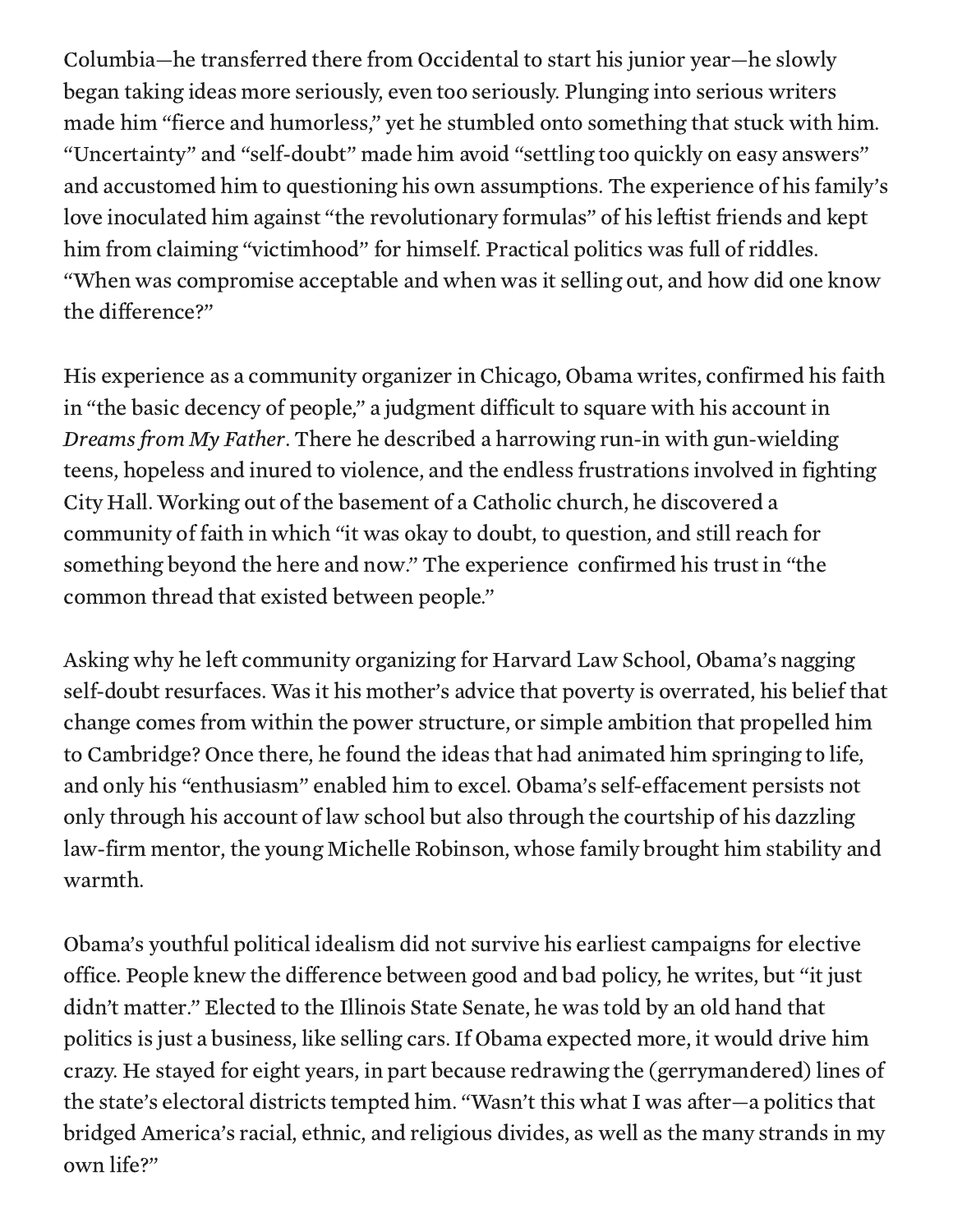For the same reason, he reports, he decided to run for the United States Senate. A speech against the Iraq War had earned him some notoriety, and when he won the Democratic primary in a landslide and was invited to give the 2004 DNC keynote, plaudits, money, and veteran advisers started rolling in. That address, "The Audacity of Hope," proclaimed the unity of the American people. Obama offers a brilliant account of the experience of delivering that speech, which echoes a powerful passage in Invisible Man. "There's a physical feeling," Obama writes, "a current of emotion that passes back and forth between you and the crowd, as if your lives and theirs are suddenly spliced together, like a movie reel, projected backward and forward in time, and your voice creeps right up to the edge of cracking, because for an instant, you feel them deeply; you can see them whole. You've tapped into some collective spirit, a thing we all know and wish for—a sense of connection that overrides our differences and replaces them with a giant swell of possibility—and like all things that matter most, you know the moment is fleeting and that soon the spell will be broken." But Obama was wrong. The spell endured, and he rode it to the Senate. Dreams rocketed up the bestseller list. A second book contract followed.

In Washington, Obama noticed the difference between his older colleagues, who had friends across the aisle, and the "sharper ideological edge" of his fellow first-term senators. Still, finding common ground had long been his strength, and he was confident he could do it again. When Michelle had asked him why he would uproot their young family, he said he might "spark a new kind of politics, or get a new generation to participate, or bridge the divisions in the country better than other candidates could." It was, Michelle replied, a pretty good answer.

**A** fter securing the nomination, Obama found himself running not only against John McCain but also against McCain's running mate, Alaska Governor Sarah Palin, whose inexperience and stupefying ignorance seemed only to endear her to conservative voters. Her appeal was "a sign of things to come, a larger, darker reality in which partisan affiliation and political expedience would threaten to blot out everything—your previous positions; your stated principles; even what your own senses, your eyes and ears, told you to be true." That darker reality shadows much of A Promised Land.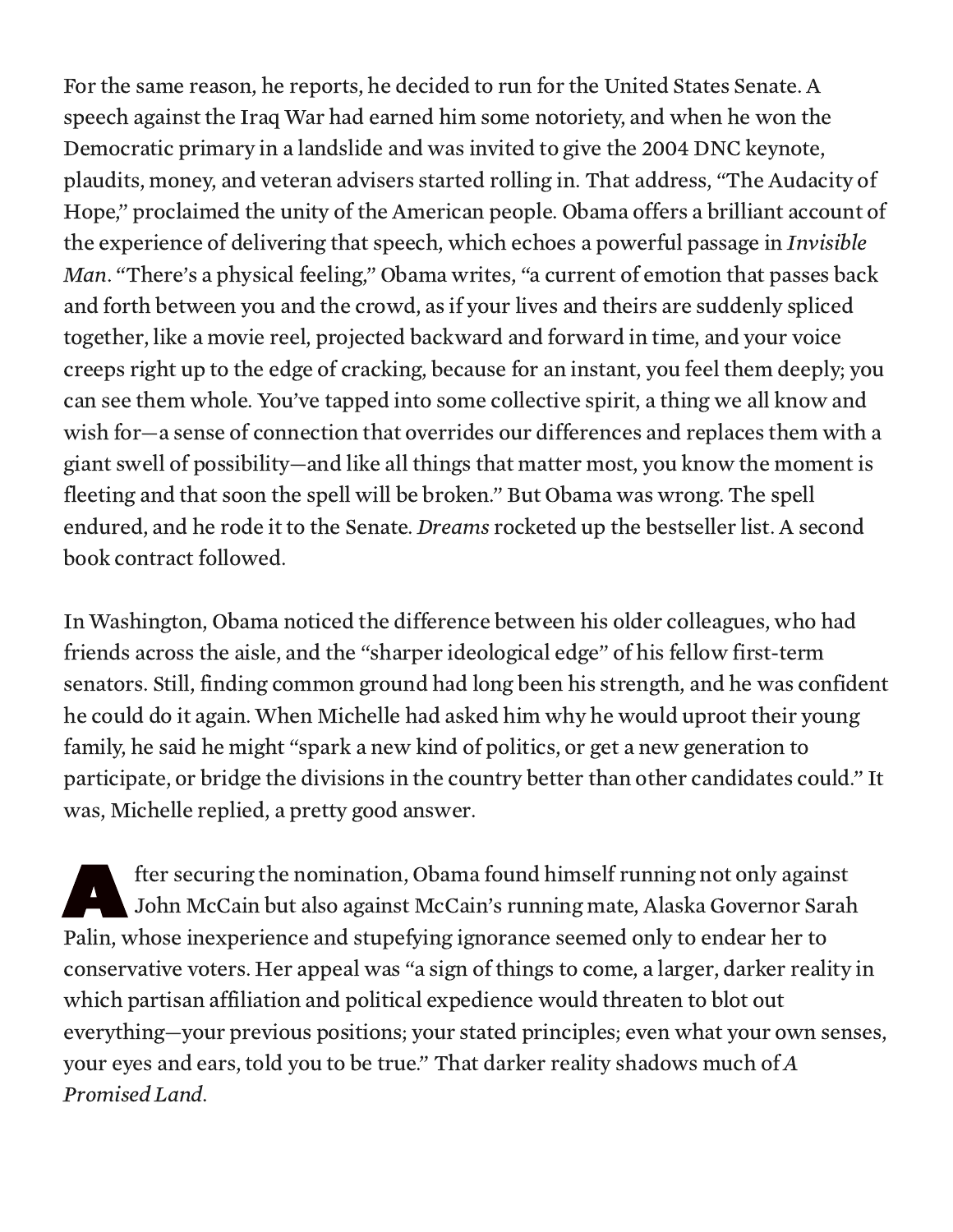Once elected, Obama faced the deepest economic crisis since the 1930s. His progressive agenda included universal health care and immigration reform, but he wanted "to avoid doctrinaire thinking" and "listen respectfully to what the other side had to say." Critics on the left faulted him then, and have faulted him ever since, for his excessive flexibility and his naive hope of bipartisanship. Yet Obama never wavered. His inaugural, "A More Perfect Union," issued his signature call for unity in the face of partisan division.

Despite what he calls his "kinship with left-leaning economists," Obama chose the "centrist, market friendly" Larry Summers and Timothy Geithner as his principal economic advisers. Their "experience" and "intelligence" outweighed impulses to remake the economy or punish those responsible for the recession. He chose Hillary Clinton as Secretary of State and kept George W. Bush's Secretary of Defense, Robert Gates, for the same reason: They would question his own assumptions. Yet Obama's narrative reveals that he never seriously considered more radical steps. His principal goal was preventing economic catastrophe, and his ideas about foreign policy "owed at least as much to the 'realist school'" of figures such as Reinhold Niebuhr as to more leftleaning critics, whose ideas, as in domestic policy, seem not to have tempted him.

By now journalists and social scientists have thoroughly explained our unprecedentedly partisan politics. Obama offers an excellent summary of the prevailing wisdom: The post-1945 "consensus" quietly preserved white male supremacy and excluded women and nonwhites. Our twenty-first century "big sort" reflects racial and gender backlash, party realignment, culture wars, union busting, technological change, gerrymandering, big money, and new media. Obama says he recognized all that in 2009. Mitch McConnell, who had no friends and no convictions beyond his "almost religious" opposition to campaign finance reform, once stopped Joe Biden from explaining his position on a bill by saying, "You must be under the mistaken impression that I care." If Obama understood from the start McConnell's "discipline, shrewdness, and shamelessness" in service to his "single-minded and dispassionate pursuit of power," why try to work with him?

The answer is simple and convincing. "For me, reaching out to Republican members wasn't just tactical." For years "I had argued that people across the country weren't as divided as our politics suggested, and that to do big things we needed to move past partisan bickering." Not only had E. J. Dionne demonstrated exactly that in Why Americans Hate Politics; it was also the central argument in Obama's own Audacity of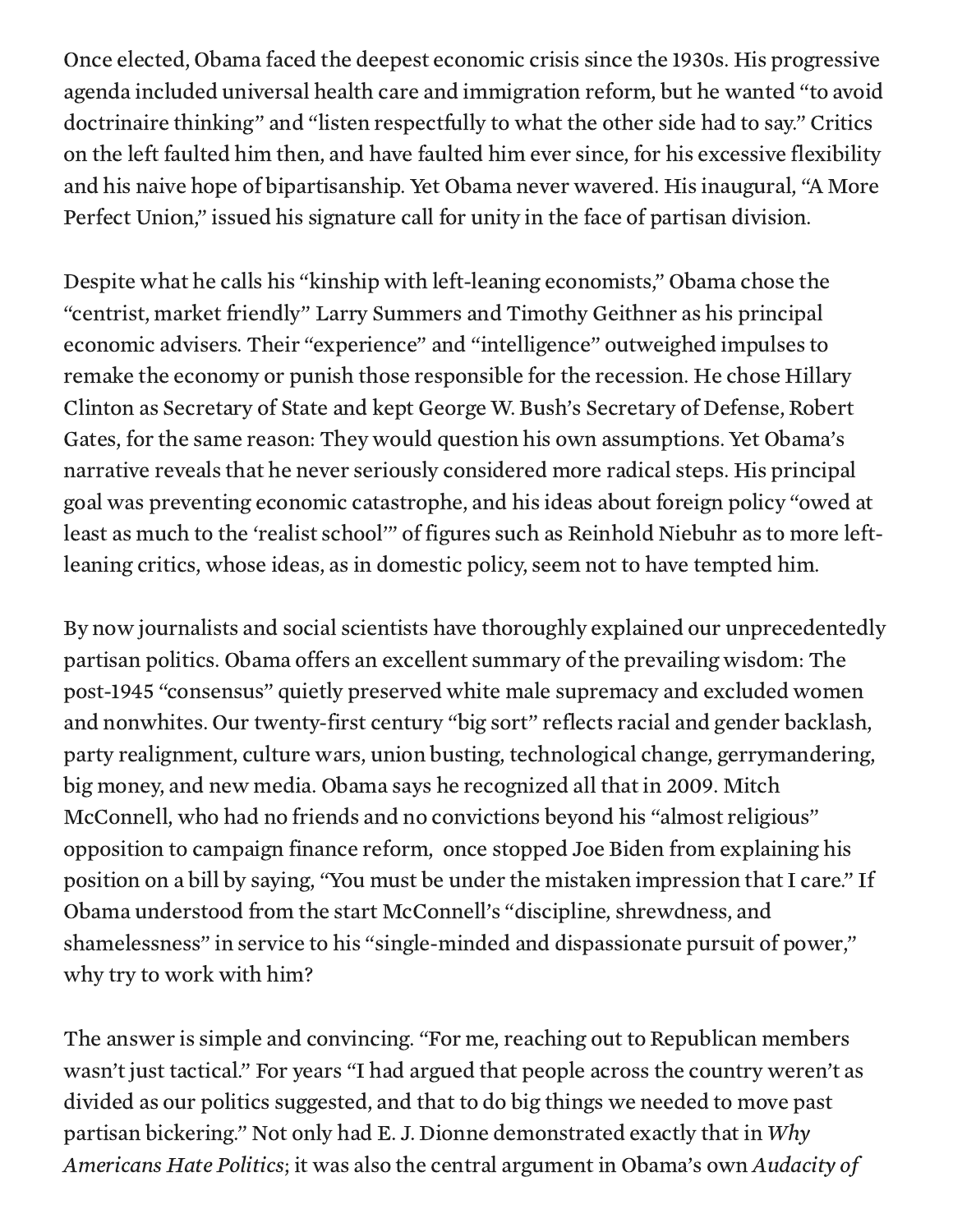Hope. Had Obama been no more than an ambitious schemer, as some of his critics contend, then why did he fail to act more ruthlessly? Why not instruct Democratic senators to attack the filibuster on Day One? From his initial, nightmarish meetings with Republican congressional leaders, they showed iron-clad discipline: "a refusal to work with me or members of my administration, regardless of the circumstances, the issue, or the consequences for the country." Ever since Newt Gingrich initiated his slash and burn strategy in the 1990s, Republicans had been opposing everything and conceding nothing. Yet Obama persisted in seeking bipartisan support. Why? His epistemic humility was not a bug but a feature of his character, not a flaw but a conviction.

The Recovery Act, laden with concessions that infuriated progressive pundits and activists, nevertheless passed by just a whisker, thanks to the grudging support of conservative Democrats and a few moderate Republicans. Efforts to cope with cascading crises—housing, banking, automakers' bankruptcies, and later the Gulf oil spill—followed the same pattern. Obama's advisers considered various options, selected the least bad, and were hammered as socialists by the right and as spineless by the left. Obama's descriptions, explanations, and justifications might suggest that when he picked Summers and Geithner, his path was set. Yet Obama is too self-aware to leave it at that. "Someone with a more revolutionary soul" might have tried more radical experiments. He was "a reformer, conservative in temperament if not in vision. Whether I was demonstrating wisdom or weakness would be for others to judge." When the economy rebounded by the summer, his advisers congratulated themselves for averting disaster, and his critics on the left savaged him for squandering a rare chance to wrest control from America's investment bankers and CEOs.

The Affordable Care Act stands as the signal achievement of Obama's first two years, and A Promised Land traces the tortuous steps toward its passage. Had Obama been operating with a clean slate, a comprehensive single-payer option might have looked attractive. But given the need to attract moderates, Mitt Romney's Massachusetts model seemed to him the most palatable. Republicans mobilized to block this "government takeover," the phrase that focus groups found most damning, and while legislators held their fingers to the breeze, the Tea Party gathered momentum. Its themes had been knocking around conservative circles for decades. With the Koch brothers supplying fuel and Fox News, Rush Limbaugh, and Glenn Beck supplying heat, a simmering stew of racism, rage, and resentment boiled over. For conservatives, Obama was now public enemy number one. Even so, through an obscure gambit known as "budget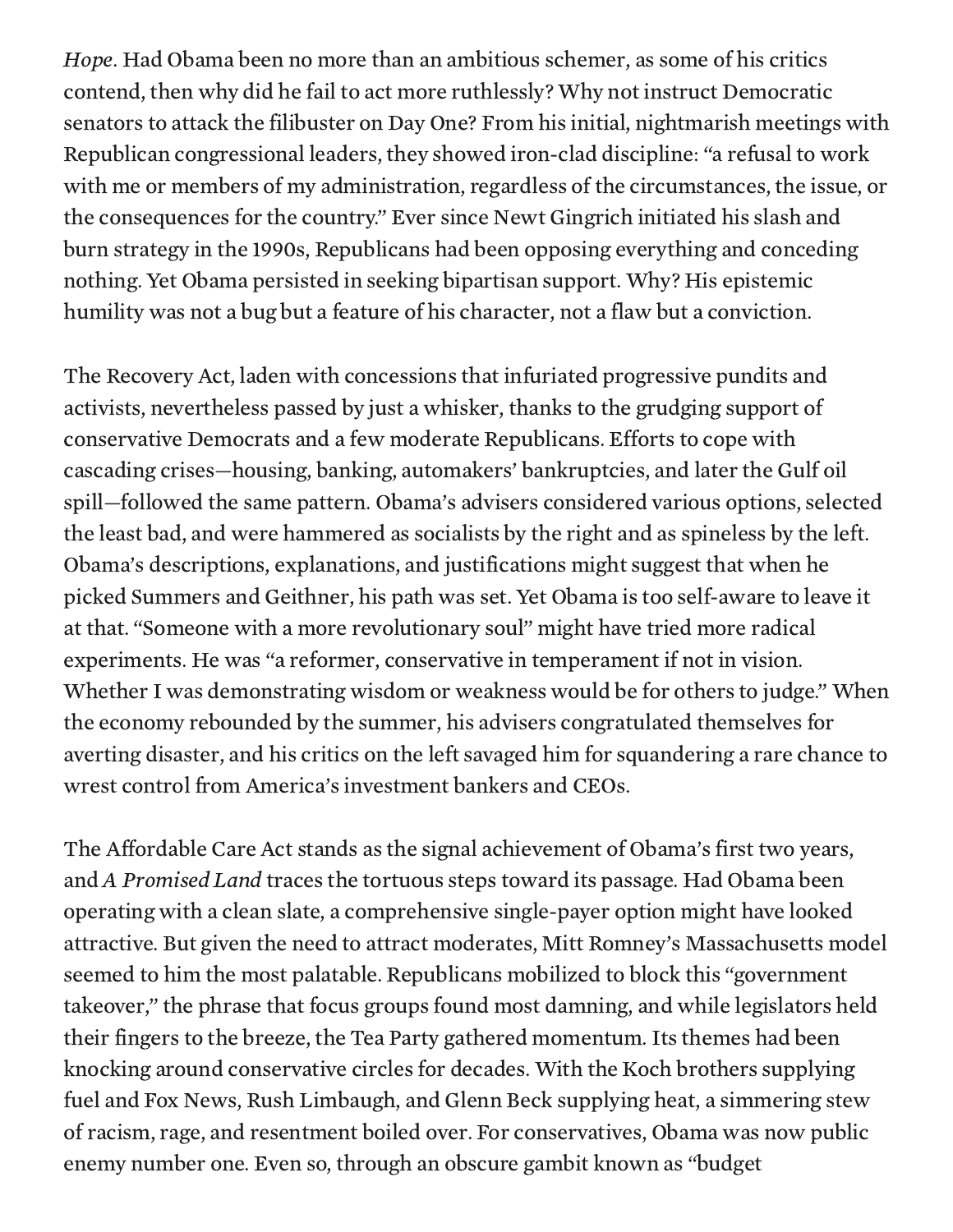reconciliation" and with just enough support from Democrats in conservative districts, the health-care bill passed by a margin of seven votes in the House, albeit without the public option demanded by progressives. Although fully aware of its limitations, Obama reports feeling even deeper satisfaction with its passage than he felt on election night. It was, he writes, "a promise fulfilled."

ended to the contract of the contract of the contract of the contract of the contract of the contract of the contract of the contract of the contract of the contract of the contract of the contract of the contract of the c emocrats suffered a historic setback in the elections of 2010, losing 63 House seats in the worst rout since 1938. Obama felt cheated. "We had saved the economy," he observes, and "we *had* stabilized the global financial system." Moreover, "we had put guardrails on Wall Street" and invested in clean energy, infrastructure, public lands, internet access for rural schools, and student loan reform. It was, Obama contends, the most productive congressional session in 40 years. Certainly, the Recovery Act, the Dodd-Frank Consumer Reform and Wall Street Protection Act, and the ACA, their limitations notwithstanding, constitute Democratic Party achievements as significant as any since the mid-1960s.

Writing about his many trips overseas, Obama offers splendid sketches of world leaders and incisively excavates the roots of international tensions. Obama claims that, having grown up seeing the United States through the eyes of non-Americans, his perspective was colored by their criticisms. Yet earlier decisions again constrained his options. As long as the United States supported Pakistan, and Pakistan aided the Taliban, the "pretzel-shaped logic" of U.S. policy hamstrung efforts to corral terrorism. Nowhere in A Promised Land does Obama address his Administration's preferred approach to the problem: drone strikes. U.S. drones killed thousands in Pakistan, Somalia, and Yemen during his presidency. No one knows how many were civilians. He claims to have resisted the Pentagon's demands for even bigger troop increases, but having earlier opposed "stupid" wars, he concedes that our continuing efforts in Afghanistan as well as Iraq have achieved little.

Some of his travels sobered him. A trip to India prompted him to wonder about the human impulses toward "violence, greed, corruption, nationalism, racism, and religious intolerance." Was the desire "to beat back our own uncertainly and mortality and sense of insignificance by subordinating others" just too powerful "for any democracy to permanently contain"? Such impulses lay in wait everywhere, "ready to resurface whenever growth rates stalled or demographics changed or a charismatic leader chose to ride the wave of people's fears and resentments." Of course, the power of those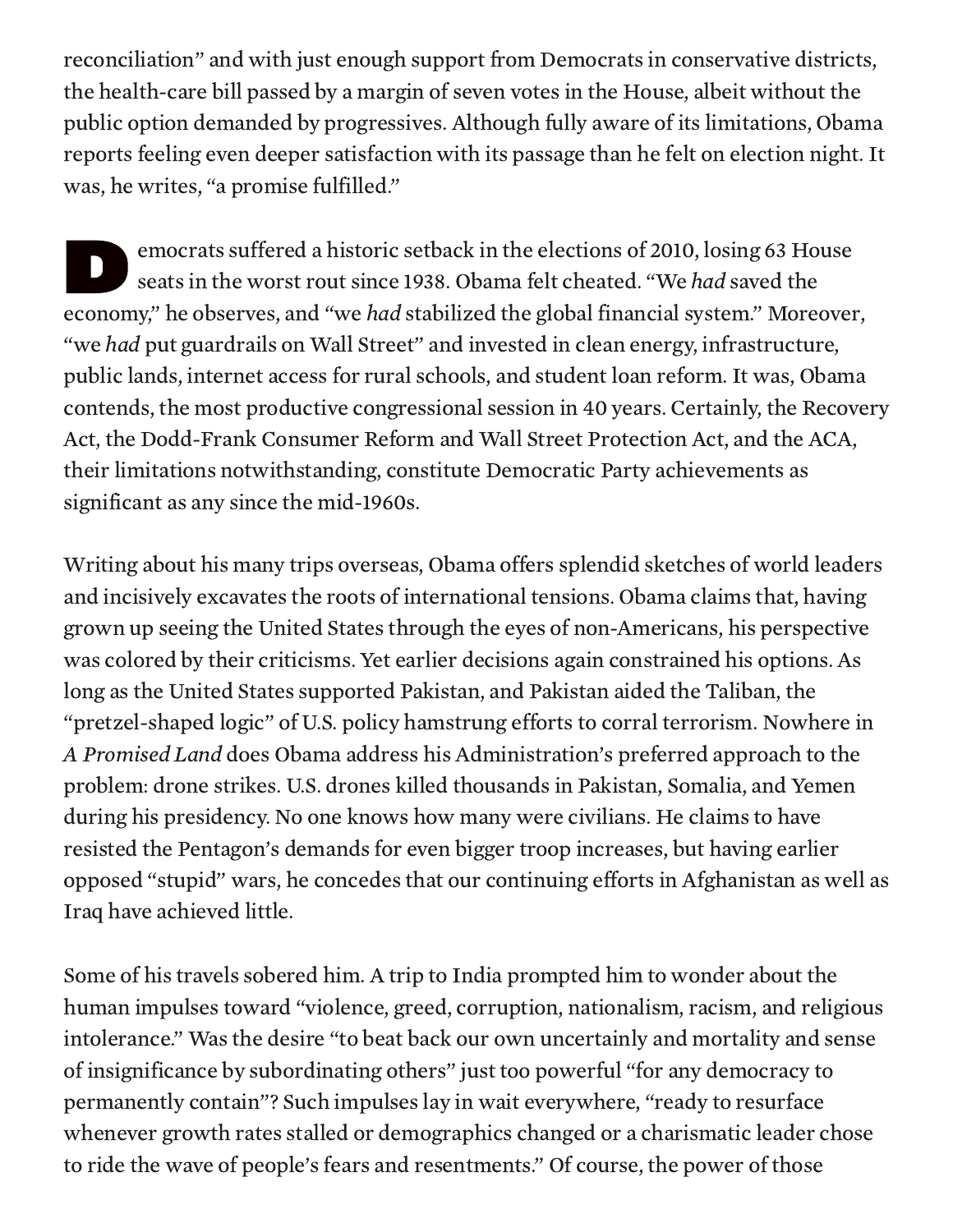impulses was already apparent in the United States. While in Brazil, Obama was struck by the "grinding poverty" of children in the favelas of Rio and his powerlessness to do anything about that problem anywhere—including at home. Readers who recall the rationale for his Senate run, the rationale Michelle found persuasive, will sense the pathos in those reflections.

Following the 2010 election, the nation's mood changed perceptibly. The Republican Party's center migrated toward the fringe. With his antennae tuned, as always, to the lowest frequencies in American culture, huckster Donald Trump picked up the "birtherism" conspiracy theory and ran with it. After Fox News interviewed Trump on the subject, the mainstream media picked up the story. Soon Trump was everywhere. Forty percent of Republicans polled thought Obama was born outside the United States. As Obama points out, Republican leaders were quick to adopt Trump's strategy. "They, too, understood that it didn't matter whether what they said was true. They didn't have to actually believe that I was bankrupting the country, or that Obamacare promoted euthanasia"—or that he was born in Kenya, a lie that became even more preposterous after Obama released his long-form birth certificate in a vain effort to stop the madness. The only difference was Trump's "lack of inhibition. He understood instinctively what moved the conservative base most, and he offered it up in an unadulterated form."

A Promised Land ends with the now-familiar, almost too-good-to-be-true juxtaposition of Obama skewering Trump at the White House Correspondents' Dinner one night and announcing the raid that killed Osama bin Laden the next. That success proved cathartic for Americans, yet it also prompts Obama to pose questions his readers should ask themselves. What would it take to bring the "same level of expertise and determination to educating our children or housing the homeless as it had to getting bin Laden"? Could the nation "apply the same persistence and resources" to the problems of poverty, climate change, and universal child care? Obama concludes that we can no longer even imagine "uniting the country around anything other than thwarting attacks and defeating existential enemies." Why?

Earlier in the book, reflecting on how earlier generations enacted programs such as Social Security and Medicare, Obama points out that Americans once "understood the advantages of a society that at least tried to offer a fair shake to everyone and built a floor beneath which nobody could sink." But that social contract "required trust. It required that we see ourselves as bound together, if not as a family then at least as a